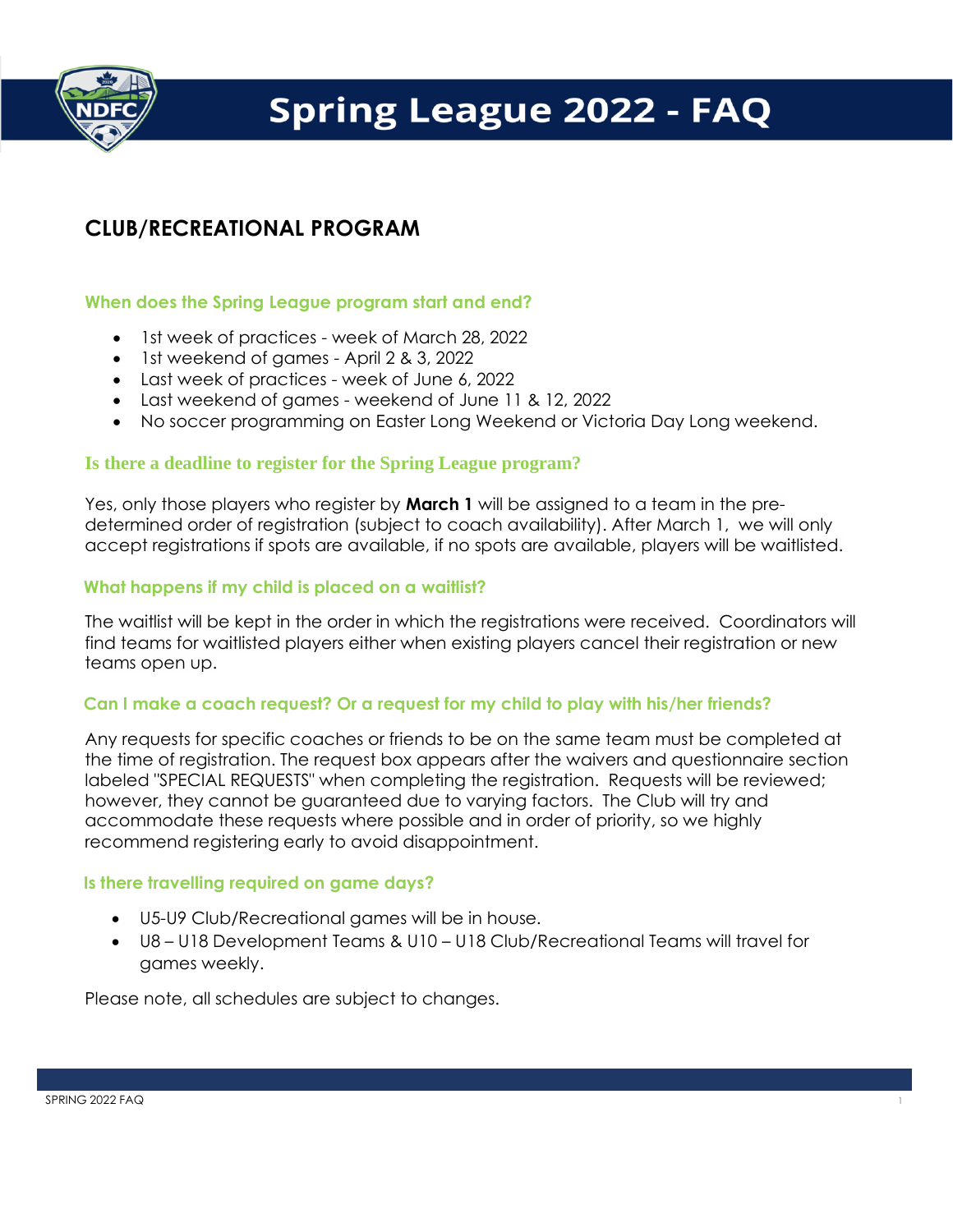

## **Do you offer Spring teams for U14+?**

Yes, we do; however, it depends on how many players are interested in registering. For U14+, we will only accept registrations from players once there are enough players to form a team. If your child is interested in playing soccer in the spring, please complete the following form by **January 27, 2022.** Once there are enough players for a team, the players will be instructed to register. For players interested after January 27th deadline, please contact your Age Group Coordinator to check if there are any available spots.

### [U14-U18: SPRING INTEREST](https://ndfc.powerupsports.com/s/AY4KRUhY) – FORM

#### **When do I find out who the coach is for my child's team?**

Rosters are finalized in early March, so you will receive information by mid-March at the latest.

#### **Will my child play on the same team and with the same coach from the Fall 2021.2022 season?**

We try and keep teams together from the Fall season whenever possible however this cannot always be accommodated. Volunteer coaches are not always available from the Fall season to the Spring season. Depending on the number of returning Fall players and new players, we may need to change rosters to ensure balanced teams.

#### **Who coaches the teams for NDFC?**

Teams are coached by parents. Each team needs a minimum of two parent volunteer coaches. Knowledge of the game of soccer does not have to be extensive. Our most important requirement for volunteer Coaches is to have the ability to have fun, to have a positive attitude with the kids, and to ensure fair play amongst all players. Our technical staff coaches will be on the field weekly to assist all Coaches throughout the season.

NDFC is pleased to announce that a 10% discount on player registration fees will be given to coaches or assistant coaches who volunteer to coach for the Spring League program. To receive the coaches discount, please enter the code "NDFC22COACH" when registering your child.

All volunteer coaches must complete a criminal records check.